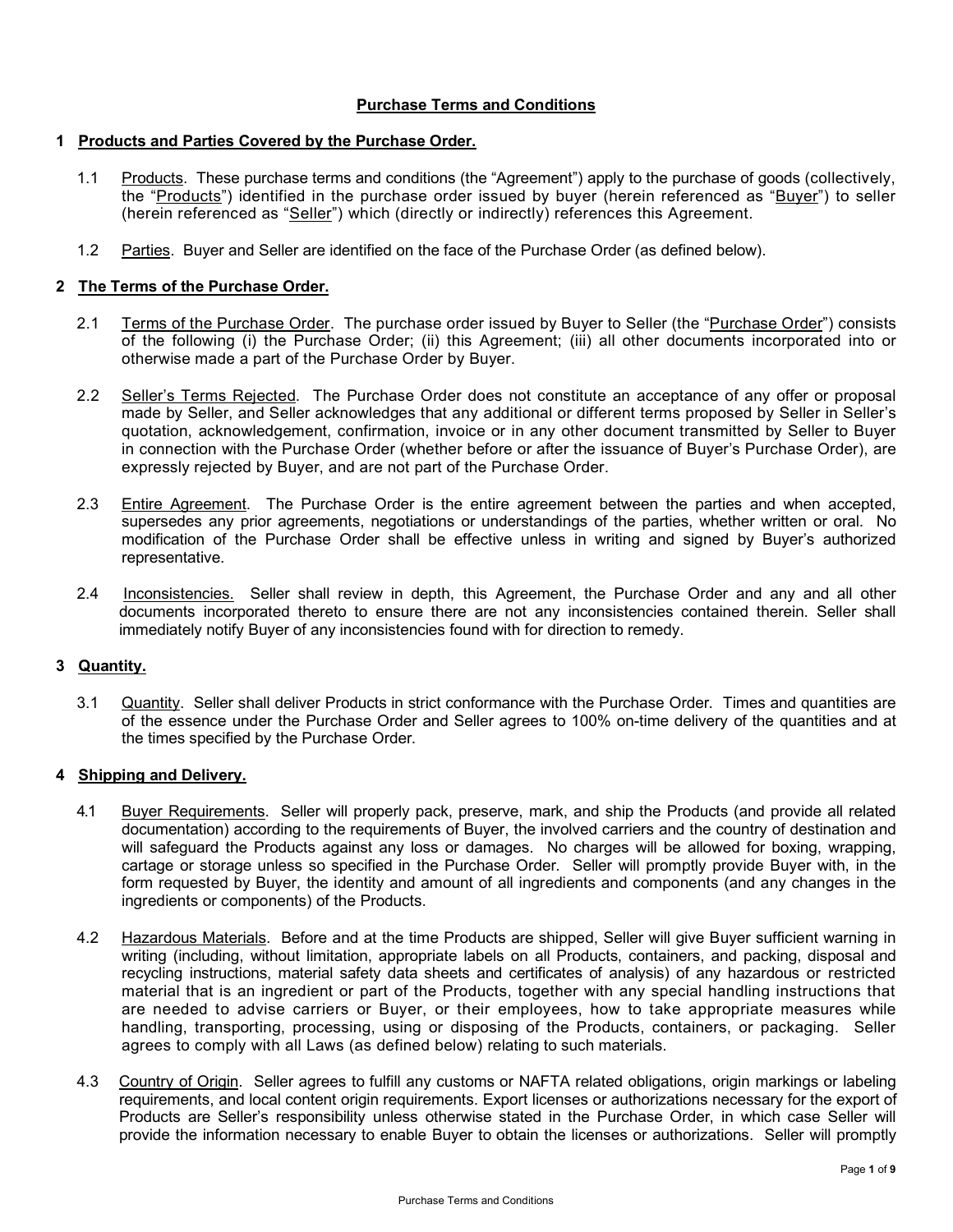notify Buyer in writing of any material or components used by Seller in filling the Purchase Order that Seller purchases in a country other than the country in which the Products are delivered. Seller will furnish any documentation and information necessary to establish the country of origin or to comply with the applicable country's rules of origin requirements. Seller will promptly advise Buyer of any material or components imported into the country of origin and any duty included in the Products' purchase price. If Products are manufactured in a country other than the country in which Products are delivered, Seller will mark Products "Made in [country of origin]." Seller will provide to Buyer and the appropriate governmental agencies the documentation necessary to determine the admissibility, and the effect, of entry of Products into the country in which Products are delivered. Seller warrants that any information that is supplied to Buyer about the import or export of Products is true and that all sales covered by the Purchase Order will be made at not less than fair value under the anti-dumping Laws of the countries to which the Products are exported.

- 4.4 Title and Risk of Loss. Title to and risk of loss of all Products is subject to care, custody or control ("CCC") per the Incoterms as set forth in the Purchase Order shall remain with Seller until delivery and acceptance of the Products at Buyer's plant at the address set forth in the Purchase Order.
- 4.5 Delivery. Seller shall immediately notify Buyer if Seller's timely performance under the Purchase Order is delayed or is likely to be delayed. If Seller, for any reason, does not comply with the Purchase Order's delivery schedule, Buyer may (a) approve a revised delivery schedule; (b) require shipment of any of the Products by a more expeditious method of transportation; and/or (c) cover, and adjust any quantity requirement under the Purchase Order accordingly. Buyer reserves the right to reject and return all Products received in advance of any scheduled delivery date (if retained, time for payment shall be based upon the scheduled delivery date). Buyer's rights under this section are at Seller's sole expense, at Buyer's sole discretion and in addition to and without prejudice to any other rights or remedies available to Buyer.

### **5 Price, Payment and Taxes.**

- 5.1 Price. The purchase price of the Products is set forth on the face of the Purchase Order. Unless otherwise stated in the Purchase Order, the purchase price is a firm fixed price for the duration of the Purchase Order and not subject to increase for any reason, including increased raw material costs, increased labor or other manufacturing costs, increased development costs, or changes in volumes from the volumes estimated or expected.
- 5.2 Invoices. Unless otherwise stated in the Purchase Order, invoices shall be issued on or after delivery of the Products to Buyer. All payments shall be made in U.S. dollars. Seller shall, at its expense, comply with all instructions and policies of Buyer with respect to the form and content for submission of invoices. Nonconforming invoices will be returned with stated reasons to Seller in order to correct and submit revised invoice. Payment terms will begin upon receipt of corrected invoice. Seller shall submit invoices electronically to the [accounts](mailto:invoice@terratechllc.net) payable email address as set forth in the Purchase Order.
- 5.3 Payment Terms. Buyer shall pay undisputed invoices for Products which conform with the Purchase Order within forty-five (45) days of Buyer's receipt of Seller's invoice. Seller's invoices will include at a minimum, Buyer's issued Purchase Order number and any other reference numbers, including line item detail as noted in the applicable Purchase Order relating to authorized charges. Buyer retains the right to withhold final payment until the product and all deliverables, including but not limited to; documentation, manuals, specifications, etc., as described in the Purchase Order are delivered to the Buyer which shall constitute final completion of the Purchase Order. Payment for Products shall not constitute acceptance of non-conforming Products, nor will it limit or affect any rights or remedies of Buyer.
- 5.4 Set Off. Buyer's payment of invoices or portions thereof or any other payments to Seller shall not constitute approval or acceptance of the Products nor be considered a waiver by Buyer of any of its rights, including those arising under this Agreement. All invoices, claims, and demands of Seller for monies due or to become due from Buyer shall be subject to deduction by Buyer for any set off or withholding right arising under this Agreement and for any amounts awarded to Buyer in a court order, judgment, or other final ruling, whether such set off, withholding, order, judgment, or ruling arose before or after any assignment of such monies by Seller.
- 5.5 Credits. Credits or benefits resulting from the Purchase Order, including trade credits, export credits or the refund of duties, taxes, or fees, belong to Buyer. Seller will provide all information and certificates (including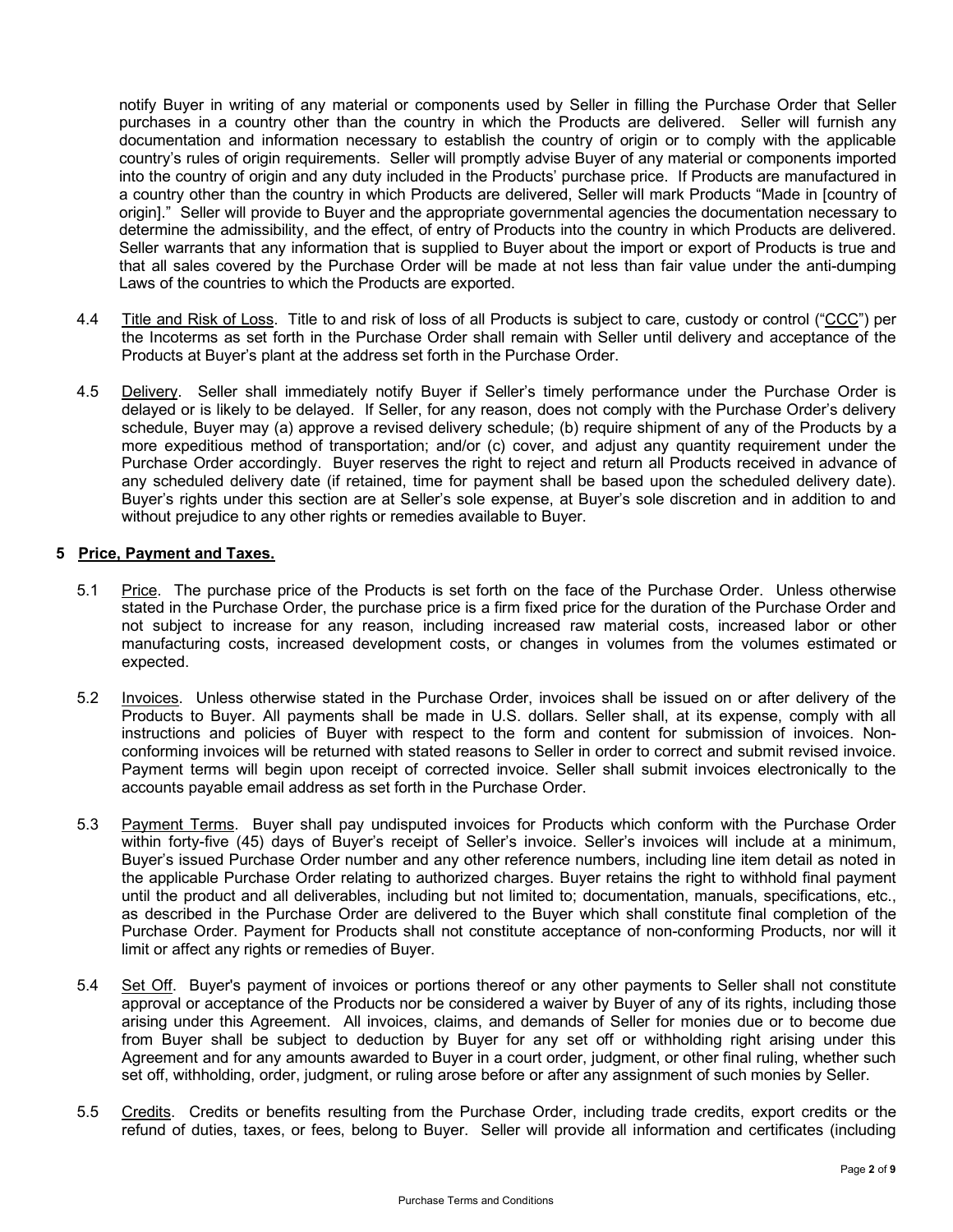NAFTA Certificates of Origin) necessary to permit Buyer (or Buyer's customers) to receive these benefits or credits.

5.6 Taxes. Seller shall be solely responsible for all income, withholding and similar taxes levied upon the remunerations earned by Seller hereunder. Without limiting the generality of the foregoing, Seller accepts any and all withholdings that Buyer may be obligated to make, pursuant to applicable law, from compensation payments to Seller under this Purchase Order. If Seller is exempt from any such withholding taxes, it shall make available to Buyer such documentation and other information as may be required by the applicable taxing authority in order to establish Seller's exemption. Any use, sales, or similar taxes imposed by any governmental authority on or measured by any transaction between Seller and Buyer pursuant to this Purchase order shall be paid by Buyer in addition to the prices and fees (unless the prices or fees specifically include such taxes, as set forth on the applicable Purchase Order). Seller shall cooperate with Buyer in opposing the imposition of such taxes on any goods or services, the legality of which is reasonably contested by Buyer, and in securing any abatement or refund thereof sought by Buyer. Seller shall pay all other taxes imposed on any goods or services before transfer of title or performance thereof to or for Buyer.

#### **6 Non-Conforming Products.**

- 6.1 Rejection. Buyer shall be entitled to reject any Products which, in the sole discretion of Buyer, are not in conformity with Buyer's requirements or specifications set forth in the Purchase Order, or are unmerchantable or unfit for Buyer's intended use, or are otherwise defective (the "Defective Products"). At Buyer's option, Buyer may (i) return (at Seller's sole expense) the Defective Products for a refund or credit at the full invoice price (thereby reducing the quantity of Products under the Purchase Order); (ii) require Seller to replace the Defective Products with conforming non-defective Products; or (iii) require Seller to repair the Defective Products so that they meet the requirements or specifications of Buyer.
- 6.2 Corrective Action. Promptly upon learning of any Defective Products, Seller will develop, document and implement corrective actions in accordance with all applicable quality control policies and standards of Buyer.

#### **7 Changes.**

- 7.1 Buyer Changes. Buyer may, at any time, make changes to the Products under the Purchase Order, including, but not limited to, changes regarding the quantity, design, specifications, engineering level, materials, packaging, shipping date, or time or place of delivery. Seller will promptly implement any such change.
- 7.2 Seller Changes. Seller will not make any changes to the Products except at Buyer's written instruction or with Buyer's prior written approval. If Seller learns of a possible change to the Products that may reduce costs, improve quality, or otherwise be beneficial to Buyer, Seller shall inform Buyer in writing of the possible change.
- 7.3 Impact on Cost Seller will promptly notify Buyer in writing if a change directed or approved by Buyer will affect cost or timing and provide substantiation of its claim. If Buyer determines that an adjustment is appropriate, Buyer and Seller will negotiate in good faith an equitable price adjustment (up or down), a change in shipping or delivery terms, or other appropriate adjustment. If Buyer determines that no adjustment is appropriate, it will so advise Seller in writing.

#### **8 Warranties.**

8.1 In addition to any other express and implied warranties provided by law or otherwise, Seller warrants for the benefit of Buyer and its customers, dealers and users of the Products, and all of their successors and assigns, that each Product shall (i) be new and conform to the Purchase Order in all respects (ii) strictly conform to all specifications, drawings, samples and other descriptions furnished by Buyer or otherwise part of the Purchase Order (iii) be in strict conformance with standards which are customary in the industry for similar goods (iv) be free from all defects in design (to the extent designed by Seller), workmanship, materials and fabrication, and be of the quality and workmanship (v) be selected, designed (to the extent designed by Seller), manufactured and assembled by Seller based upon Buyer's stated use and be fit and sufficient for the purposes intended by Buyer (vi) be in compliance with all applicable laws, regulations, decrees, codes, ordinances, resolutions, or other acts of any applicable governmental authority, whether federal, regional, state, county, local, or other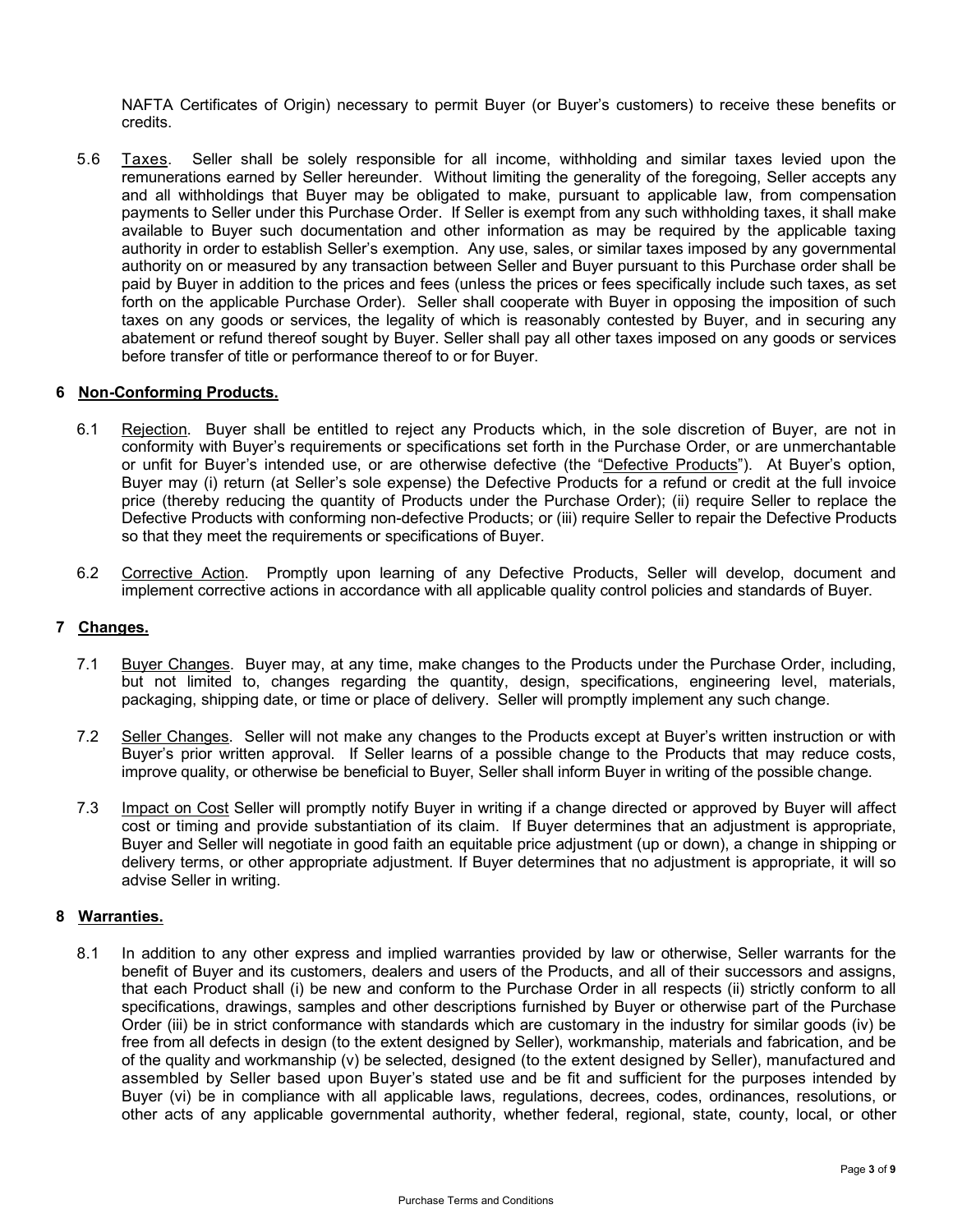governmental agency (collectively, "Laws"); in each country where the Products (or goods into which the Products are incorporated) are to be sold or used.

- 8.2 Seller also warrants that the Products shall be delivered to Buyer free and clear of any security interest or other lien or encumbrance of any person and that Buyer shall have good and marketable title thereto.
- 8.3 All warranties of Seller extend to future performance of the Products and are not modified, waived or discharged by, and shall survive, delivery, inspection, testing, acceptance of, and payment for, the Products, and Buyer's approval of any design, drawing, material, process or specifications will not relieve Seller of these warranties. Seller waives any right to notice of breach.
- 8.4 The warranty period shall be the time period as specified in the applicable Purchase Order (the "Warranty Period). If no Warranty Period is specified in the Purchase Order, the Warranty Period shall be either (i) the warranty period provided by applicable law or (ii) the warranty period offered by Seller, whichever is longer.
- 8.5 Seller will immediately notify Buyer in writing when it becomes aware of any ingredient, component, design or defect in the Products that is or may become harmful to persons or property.
- 8.6 Promptly after receipt of notice from Buyer, Seller shall correct, repair, or replace, any deviations from the Purchase Order or any defective product, materials, or workmanship furnished, including, without limitation, engineering and procurement, as necessary. Such correction, repair or replacement work shall be performed at Seller's sole expense. Work of removal and reinstallation of the Products shall be included in Seller's obligations. As an alternative, Buyer may, at its option, make the corrections, repairs, or replacements. If Buyer so elects, it shall notify Seller, and Seller shall promptly refund to Buyer an amount reasonably equal to those costs that would have otherwise been incurred by Seller had Seller itself effected such corrections, repairs, or replacements. If Buyer so elects, Seller shall assume no responsibility or liability whatsoever for the remedial work performed. Notwithstanding the foregoing, any such remedial work performed by Buyer will not affect or void the warranty of the Products.

#### **9 Indemnification.**

- 9.1 General Indemnity.Supplier shall indemnify, defend, and hold harmless Buyer against and from any and all claims, losses, liens, demands, causes of action, suits, judgments, other proceeding brought against Buyer, costs and expenses, including (i) injury, bodily or otherwise, to or death of persons, (ii) damage to or destruction of property belonging to Seller, Buyer, or others, (iii) violation of any Laws, and (iv) environmental liabilities (collectively "Claims"), to the extent such Claims arise out of or are caused by Seller's breach of this Agreement or any Seller Party's or Seller's Party's invitee's acts, omissions, or performance in connection with this Agreement; provided, however, that the foregoing indemnification shall not apply to the extent such Claim arises out of or is caused by Buyer's gross negligence or willful misconduct.
- 9.2 Intellectual Property Indemnity.Seller warrants, represents, and covenants to Buyer that all Products, the sale thereof by Seller to Buyer, the use thereof by Buyer, do not and will not infringe, directly or indirectly, on any patents or violate any copyrights, trademarks, trade secrets, or any other intellectual property rights ("Third Party Rights"), or cause Buyer to be liable for any fees or royalties arising under any Third Party Rights. Seller shall, at its sole cost and expense, indemnify, defend, and hold harmless Buyer from and against any and all claims of infringement or violation of any Third Party Rights and all losses related thereto arising with respect to any Products, the sale to or use thereof by Buyer. In the event the Products or any part thereof are alleged to infringe or violate any Third Party Rights, at Buyer's request, Seller shall (i) obtain, at its sole cost and expense, an irrevocable, royalty-free license for Buyer to legally use such Products on the same terms and conditions under this Agreement and each applicable Purchase Order, (ii) modify such goods to be non-infringing but with equivalent functionality and performance or (iii) replace such goods with other non-infringing goods with equivalent functionality and performance; provided, however, that such license, modification, or replacement shall in no way amend or relieve Seller of its warranties and obligations as set forth in this Agreement and Purchase Order.
- 9.3 If Seller is obligated to indemnify under this Article, then Buyer may at its sole option participate in the defense of any third party claim with its own counsel, at Seller's expense.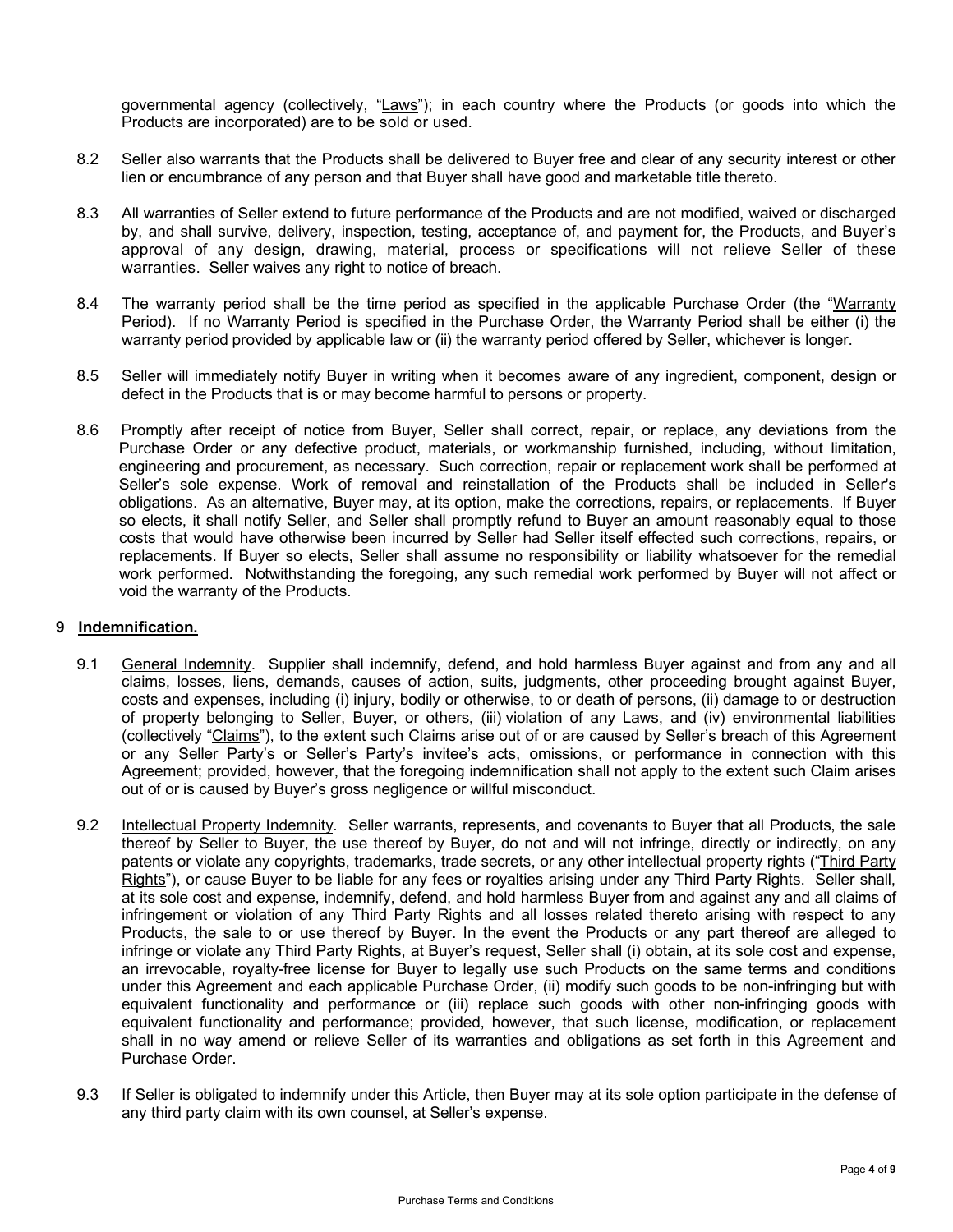#### **10 Inspection and Audit.**

- 10.1 Seller's Quality System. Seller shall maintain a periodically reviewed and checked effective written quality control system that is acceptable to Buyer in its sole discretion, which ensures compliance with the Purchase Order requirements
- 10.2 Inspection. Buyer may enter Seller's facility at any time to inspect, including but not limited to; the facility, Products, materials, and any of Buyer's Property (as defined below) related to the Purchase Order. Buyer's inspection does not constitute acceptance of the Products or any work-in-process and does not relieve Seller of any of its warranties or responsibilities under the Purchase Order. Notwithstanding the foregoing, Buyer shall have no obligation to inspect or test the Products whether prior to or after delivery of the Products to Buyer.
- 10.3 Incoming Inspection. Products supplied to Buyer shall be subject to inspection using Buyer's incoming inspection procedures. Buyer may utilize test reports, outside laboratory testing, specifications, and dimensional verification as appropriate. All appropriate paperwork, i.e., test reports, packing lists and statistical data as required, must accompany each shipment and must be present at delivery. Product found to be non-conforming may be returned to Seller. Buyer shall not be required to submit suspect material to 100% inspection.
- 10.4 Control of Inspection Measuring and Test Equipment. Seller shall provide personnel, suitable tools, gauges and test equipment for the purpose of evaluating product conformance to specified requirements.
- 10.5 Audit. Upon reasonable notice to Seller, either Buyer or its direct or indirect customers (or a third party designee) may audit Seller's production facility, Products and any of Buyer's Property (including all pertinent documents, data and other information) related to the Purchase Order for the purpose of verifying Seller's costs and its compliance with its obligations under the Purchase Order.
- 10.6 Subcontractors. Seller hereby certifies and guarantees that Buyer may, at Buyer's sole option and discretion, perform quality audits at subcontractors facility. Seller will ensure that the terms of its contracts with its subcontractors provide Buyer and its customers with all of the rights specified in this Section.

#### **11 Subcontractors.**

If Seller intends to subcontract all or part of the manufacture of the Products to a third-party subcontractor and locate tooling on the subcontractor's premises, Seller will: (a) inform Buyer in advance in writing of the identity of the subcontractor and the location of the tooling; and (b) be solely responsible for payments to the subcontractor.

#### **12 Term, Termination and Suspension.**

- 12.1 Duration. The Purchase Order shall become effective on the date specified in the Purchase Order (the "Effective Date"). Unless terminated earlier in accordance with the Terms of the Purchase Order, the Purchase Order shall terminate on the date specified in the Purchase Order or, if no date is specified, one year from the Effective Date (the "Initial Term").
- 12.2 Termination by Buyer. In addition to any other rights of Buyer to cancel or terminate the Purchase Order, Buyer may terminate the Purchase Order in whole or in part by written notice (each, a "Termination Notice") (i) for convenience at any time but not less than three (3) days advance Termination Notice to Seller (ii) for default, effective upon delivery of a Termination Notice or upon such other date specified in said Termination Notice. Seller shall be in default if (a) Seller breaches any warranty; (b) Seller repudiates, breaches or threatens to breach any of the Terms of the Purchase Order; (c) Seller fails to deliver, or threatens not to deliver, Products in connection with the Purchase Order; (d) Seller fails to make progress or to meet reasonable quality requirements so as to endanger timely and proper performance of the Purchase Order; (e) Seller becomes insolvent or makes an assignment for the benefit of creditors, or proceedings in bankruptcy or insolvency are instituted by or against Seller; (f) Seller sells all or substantially all of its assets to a third party; or merges or consolidates with, or sells all of its stock or membership interests to, another party, or undergoes some other form of reorganization; (g) Seller undergoes a change of control which, in Buyer's sole discretion, is detrimental to the interests of Buyer, (h) Seller needs accommodations from Buyer, financial or otherwise, in order to meet its obligations under the Purchase Order; (i) at any time, in Buyer's sole judgment, Seller's financial or other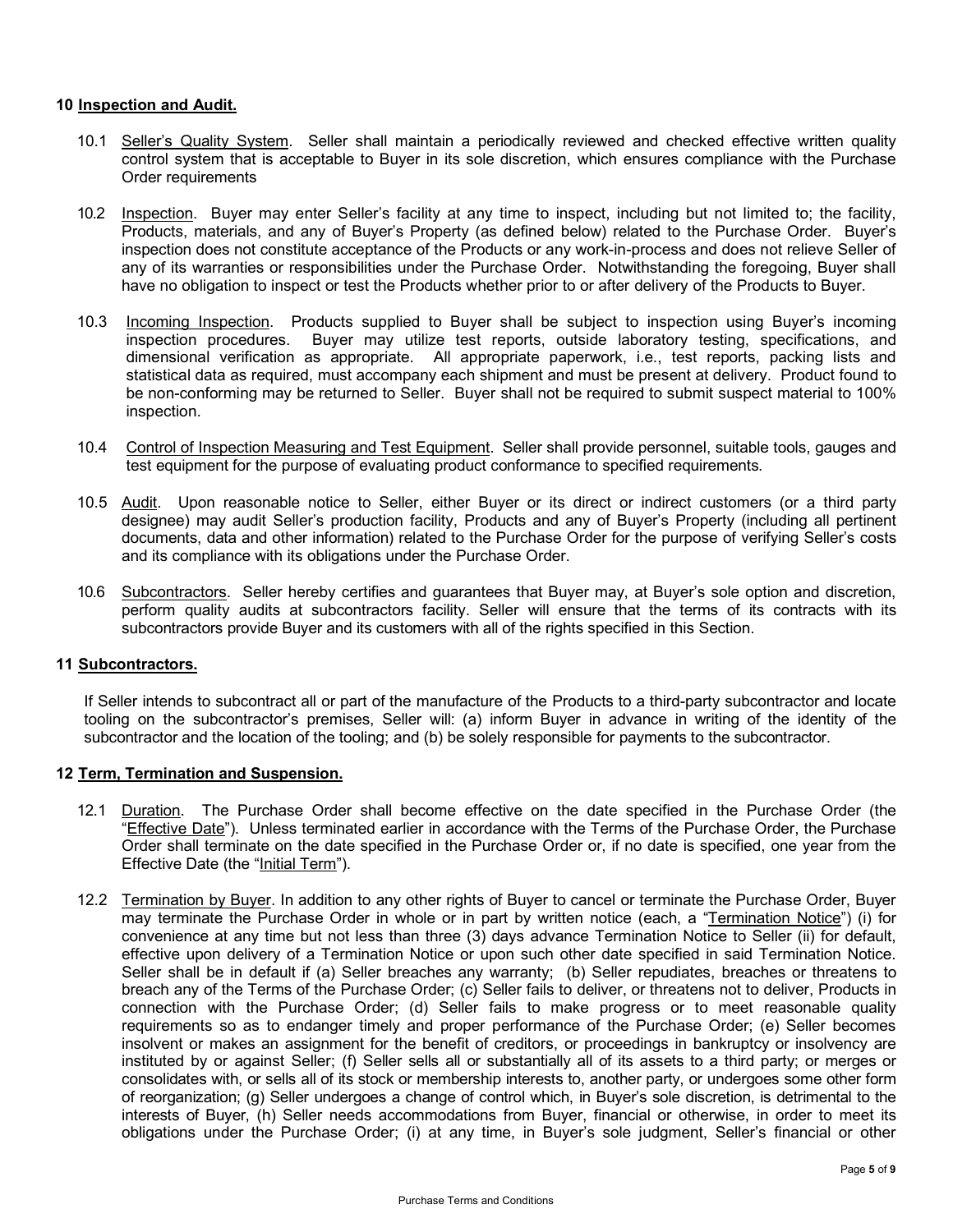condition or progress on the Purchase Order shall be such as to endanger timely performance; or (j) Seller fails to perform or observe or perform its obligations under any other order or agreement with Buyer or any of Buyer's affiliates. Termination by Buyer shall not relieve Seller of any liability under the Purchase Order.

#### 12.3 Buyer's Obligations Following Termination.

Buyer shall pay to Seller in connection with a termination the purchase price for all conforming Products received by Buyer prior to the Termination Notice, without duplication, in complete and final satisfaction of any liabilities relating to the Purchase Order.

 12.4 Buyer may suspend performance of all or any portion of the Purchase Order at any time by providing notice of such suspension to Seller. Upon receipt of such notice, Seller shall (a) cease performance of the Products to the extent specified in the notice and on the date and time specified, and (b) take such other action as is specified in the notice or as may be necessary to minimize costs associated with the suspension. Upon receipt of a notice from Buyer to resume performance of the Products, Seller shall resume as specified in such notice and subject to the terms of the Purchase Order. Provided Seller has complied with the foregoing requirements, Seller will, as full compensation for the suspension, be paid (i) a standby charge, in such amount as may be mutually agreed to by the parties, for Seller to keep its organization, personnel, and equipment committed to the Products on a standby basis.

#### **13 Infringement; Use of Products.**

- 13.1 "Intellectual Property Right(s)" means any and all copyrights, trademarks and trade names, trade secrets, patents, designs and other industrial property rights, and all other intellectual and industrial property rights, whether arising by operation of law, contract, license or otherwise, under U.S. or any foreign law.
- 13.2 Seller warrants that the Products and the sale and/or use thereof (before or after incorporation into products during manufacture) do not and will not infringe any Intellectual Property Rights.
- 13.3 Seller warrants that all Products or other deliverables provided under the Purchase Order will be original to Seller and will not incorporate any Intellectual Property Rights of any third party.
- 13.4 In addition to its indemnification obligations under Section 9 hereof, Seller waives any claim against Buyer arising out of or related to a third party claim asserted against Seller or Buyer for infringement of any Intellectual Property Rights.
- 13.5 Seller warrants that it is aware of the uses to which the Products are to be put, and grants to Buyer and each party or entity to which the Products are provided, a royalty-free, unrestricted, irrevocable and perpetual license (with a right to sublicense to others) to (i) use, repair and reconstruct the Products in any manner, and (ii) to use any additional or background intellectual property owned or acquired by Seller that is necessary or incident to the reasonably intended use or application of the Products. Seller further warrants that it has full right to grant said license.
- 13.6 Seller will ensure that the terms of its contracts with its subcontractors and employees are consistent with the terms of this Section 13.

### **14 Confidential and Proprietary Information.**

14.1 Seller agrees to treat as confidential all information, data and materials received in connection with the Purchase Order and the performance of its obligations thereunder, including, without limitation, Buyer's business, processes, apparatus, products or services, research, research programs, customers, customer lists, supplier and vendor identities, customer requirements, know-how or Intellectual Property Rights, marketing, pricing, financial data, forecasts, business plans, strategies or other confidential or proprietary information, including the financial terms and all other Terms of the Purchase Order (collectively, the "Confidential Information"). Seller shall exercise the same degree of care with regard to the protection of such Confidential Information as it uses in protecting and preserving its own confidential and proprietary information. Seller shall use Confidential Information strictly for the benefit of Buyer for purposes of implementing the Purchase Order and agrees that it will not use such information for any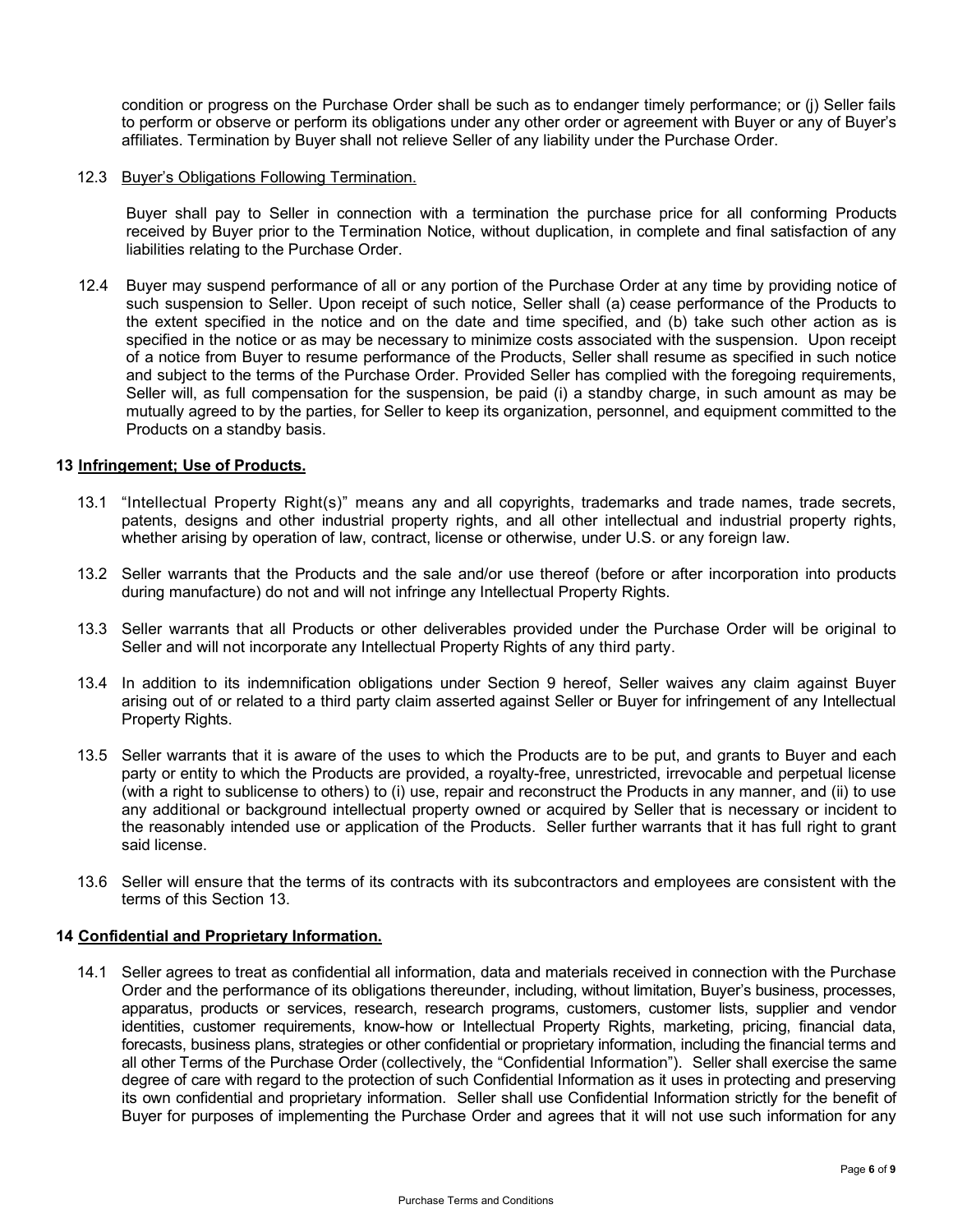other purpose and it will not directly or indirectly disclose such Confidential Information to any third party without receiving Buyer's prior written consent.

- 14.2 Notwithstanding the foregoing, Seller may disclose such Confidential Information to any of its officers, directors, employees, affiliates, agents, advisors or subcontractors who (i) has a need to know the same, and (ii) has been advised of, and has agreed in writing to comply with, the restrictions upon such Confidential Information set forth in the Purchase Order.
- 14.3 Seller further agrees not to assert any claims with respect to any of Seller's proprietary, technical or confidential information which Seller shall have disclosed or may hereafter disclose to Buyer in connection with the Products.
- 14.4 Confidential Information shall not include information that: (a) is already publicly known at the time of its disclosure by Buyer; (b) after disclosure by Buyer becomes publicly known through no fault of Seller; or (c) Seller can establish by written documentation was properly in its possession prior to disclosure by Buyer.
- 14.5 Notwithstanding anything to the contrary in these Purchase Order, any confidentiality or non-disclosure agreement between the parties that predates the Purchase Order will remain in effect except as expressly modified by the Purchase Order, and to the extent of a conflict between the express terms of such an agreement and this Section 14, the terms of that agreement will control.
- 14.6 All documents containing Confidential Information produced or acquired by Seller under the Purchase Order will belong to Buyer. Seller shall, within five (5) business days of Buyer's request or the expiration or termination of the Purchase Order, return all Confidential Information (including all copies, notes and/or extracts thereof) to Buyer at Seller's expense.

### **15 Insurance; Waiver of Liens.**

 15.1 Without limiting any of the other obligations or liabilities of the Seller under the Purchase Order, Seller will at all times specified below carry and continuously maintain at its own expense, or cause to be carried and continuously maintained, at least the minimum insurance coverage set forth below, in each case with insurance companies of recognized responsibility and with terms and conditions acceptable to Buyer. By way of description, such insurance shall include at the least the following coverage at all times during the duration of the Purchase Order, occurrence-based comprehensive general liability, automobile liability and statutory worker's compensation and employer's liability:

15.1.1 Workers' compensation insurance with statutory limits in compliance with the law or laws of the state or states in which employees are hired or will work, and employers' liability insurance with limits of \$1,000,000;

15.1.2 Commercial general liability insurance and excess (if necessary) with limits of not less than \$3,000,000 general aggregate and \$5,000,000 per occurrence, and including but not limited to the following coverages: blanket contractual, products, operations, completed operations, independent contractors;

15.1.3 Automobile liability insurance covering any auto, with limits of not less than \$1,000,000 combined single limit;

- 15.1.4 Umbrella excess liability coverage of not less than \$2,000,000 beyond each primary policy; and
- 15.1.5 Professional Liability insurance, of not less than \$1,000,000 per occurrence and in the annual aggregate.
- 15.2 Seller shall furnish Buyer, on Buyer's request and on any coverage renewal date, approved certificates of all insurance required hereby executed by each insurer or by an authorized representative of each insurer where it is not practical for such insurer to execute the certificate itself. Such certification shall evidence that the insurance required is in effect, identify the underwriters, the type of insurance, the insurance limits (including applicable deductibles) and the policy term, and shall specifically list the special provisions enumerated for such insurance required by this Section. The insurance certificates shall provide that not less than 30 days advance written notice will be given to Buyer prior to any cancellation, reduction or restrictive modification of the coverage. Upon request, Seller shall furnish Buyer with copies of all insurance policies, binders, endorsements, cover notes and other evidence of such insurance obtained by Seller.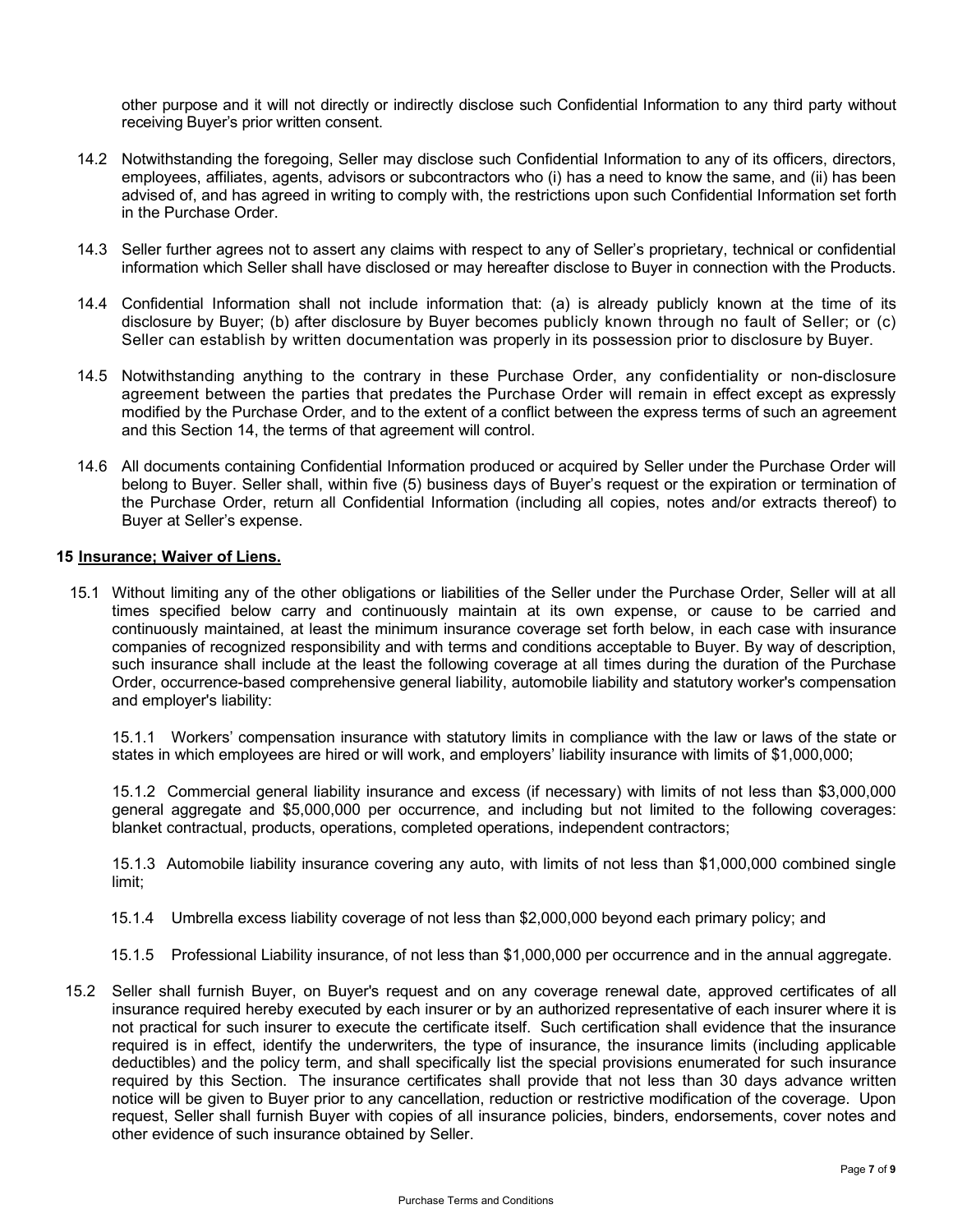- 15.3 Insurance carried in accordance with this Section 15, with the exception of worker's compensation and employers liability insurance, shall be endorsed to provide that Buyer shall be included as additional insured with the understanding in each case that any obligation imposed upon the insured (including the liability to pay premiums) shall be the sole obligation of Seller and not that of Buyer. Inasmuch as such insurance is written to cover more than one insured, all terms, conditions, insuring agreements and endorsements, with the exceptions of limits of liability, shall operate in the same manner as if there were a separate policy covering each insured.
- 15.4 With respect to all insurance maintained by Seller hereunder, (i) the interests of Buyer and Seller shall not be invalidated by any action or inaction of any other person, and Seller and Buyer shall be insured regardless of any breach or violation by the Seller or any other person of any warranties, declarations or conditions contained in such policies; (ii) all deductibles or self-insured retentions shall be in amounts acceptable to Buyer but shall be paid by Seller; (iii) with the sole exception of professional errors and omissions insurance, the insurers thereunder shall waive all rights of subrogation against Seller and Buyer, any right of set-off and counterclaim and any other right to deduction whether by attachment or otherwise; (iv) such insurance shall be primary without right of contribution of any other insurance or self-insurance carried by or on behalf of Buyer; and (v) if such insurance is cancelled by the insurer for any reason whatsoever (including nonpayment of premium) or any substantial change is made in the coverage that affects the interests of Seller and Buyer, such insurance shall nonetheless remain effective for thirty (30) days after receipt of written notice to Buyer sent by registered mail from such insurer of such cancellation or change
- 15.5 Seller hereby waives all mechanics' liens and claims and agrees that none shall be filed or maintained against Buyer's premises on account of any Products and shall cause all its subcontractors, materialmen and suppliers (and subcontractors of such parties) to provide similar waivers and agreements in form satisfactory to Buyer.

#### **16 Force Majeure.**

No delay, failure or omission of either party to perform its obligations under the Purchase Order shall be deemed a breach of the Purchase Order or create any liability if such failure is due to an event or occurrence beyond the party's reasonable control and without its fault or negligence, such as: acts of God; restrictions, prohibitions, priorities or allocations imposed or actions taken by a governmental authority, embargoes, fires, explosions, natural disasters, riots, wars, terrorist acts, sabotage, inability to obtain power, or court injunction or order. The change in cost or availability of materials and components based on market conditions, supplier actions, labor disruptions or contract disputes will not excuse Seller's performance, obligations or otherwise and Seller assumes these risks and associated costs. As soon as possible (but no more than one full business day) after the occurrence, the party giving notice will provide written notice describing such delay and assuring the party receiving the notice of the anticipated duration of the delay and the time that the delay will be cured.

# **17 Buyer's Liability.**

Buyer's sole liability under the Purchase Order (including its termination, expiration or cancellation) is to pay the purchase price for the Products in accordance with Section 5 and to pay the specific and applicable termination related amounts described in Sections 12.4.

#### **18 Limitation on Assignment.**

The Purchase Order shall be binding upon Seller and Buyer and their respective successors and assigns. Seller may not assign or subcontract this Agreement to any third party without the prior written consent of Buyer.

#### **19 Remedies.**

The rights and remedies reserved to Buyer in the Purchase Order will be cumulative with and in addition to all other legal or equitable remedies. In any action brought by Buyer to enforce Seller's obligations in connection with the production or delivery of Products or for possession of property, the parties agree that Buyer does not have an adequate remedy at law and Buyer is entitled to an immediate order for specific performance of Seller's obligations. Buyer shall recover actual and reasonable attorney's fees (including the cost of in-house counsel) in any action arising out of the Purchase Order, unless Seller is the prevailing party.